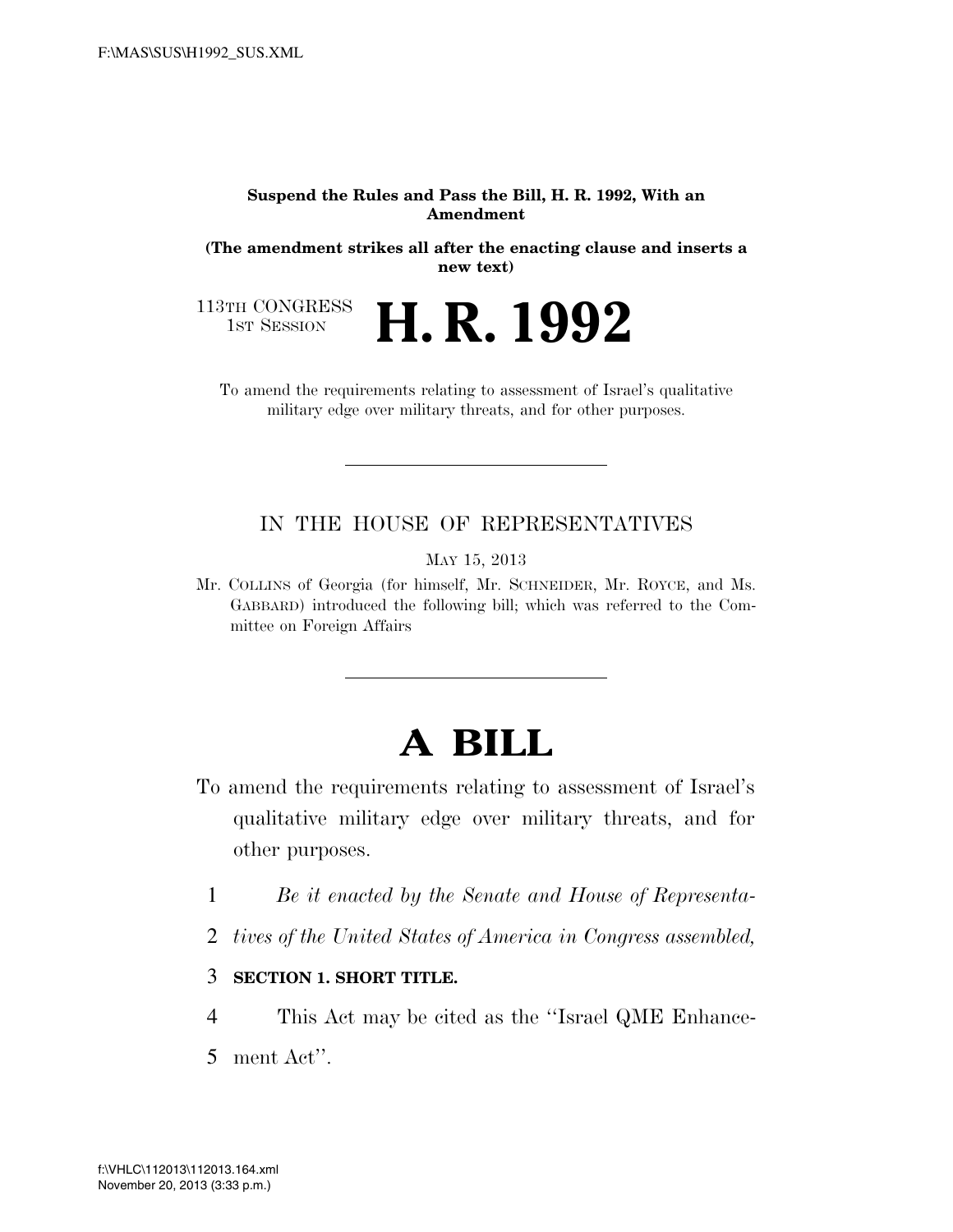| $\mathbf{1}$   | SEC. 2. AMENDMENTS TO REQUIREMENTS RELATING TO       |
|----------------|------------------------------------------------------|
| $\overline{2}$ | <b>ASSESSMENT OF</b><br><b>ISRAEL'S QUALITATIVE</b>  |
| 3              | MILITARY EDGE OVER MILITARY THREATS.                 |
| $\overline{4}$ | ASSESSMENT REQUIRED; REPORTS.—Section<br>(a)         |
| 5              | 201 of Public Law 110–429 (122 Stat. 4843; 22 U.S.C. |
| 6              | $2776$ note) is amended—                             |
| 7              | $(1)$ in subsection $(a)$ , by striking "an ongoing" |
| 8              | basis" and inserting "a biennial basis"; and         |
| 9              | $(2)$ in subsection $(e)(2)$ —                       |
| 10             | $(A)$ in the heading, by striking "QUADREN-          |
| 11             | NIAL" and inserting "BIENNIAL"; and                  |
| 12             | (B) in the text, by striking "Not later than         |
| 13             | four years after the date on which the President     |
| 14             | transmits the initial report under paragraph         |
| 15             | $(1)$ , and every four years thereafter," and in-    |
| 16             | serting "Not later than one year after the date      |
| 17             | of the enactment of the Israel QME Enhance-          |
| 18             | ment Act, and biennially thereafter,".               |
| 19             | (b) $REPORT.$ —                                      |
| 20             | $(1)$ In GENERAL.—Not later than 90 days after       |
| 21             | the date of the enactment of this Act, the Secretary |
| 22             | of State shall submit to the appropriate congres-    |
| 23             | sional committees a report on—                       |
| 24             | (A) the range of cyber and asymmetric                |
| 25             | threats posed to Israel by state and non-state       |
| 26             | actors; and                                          |